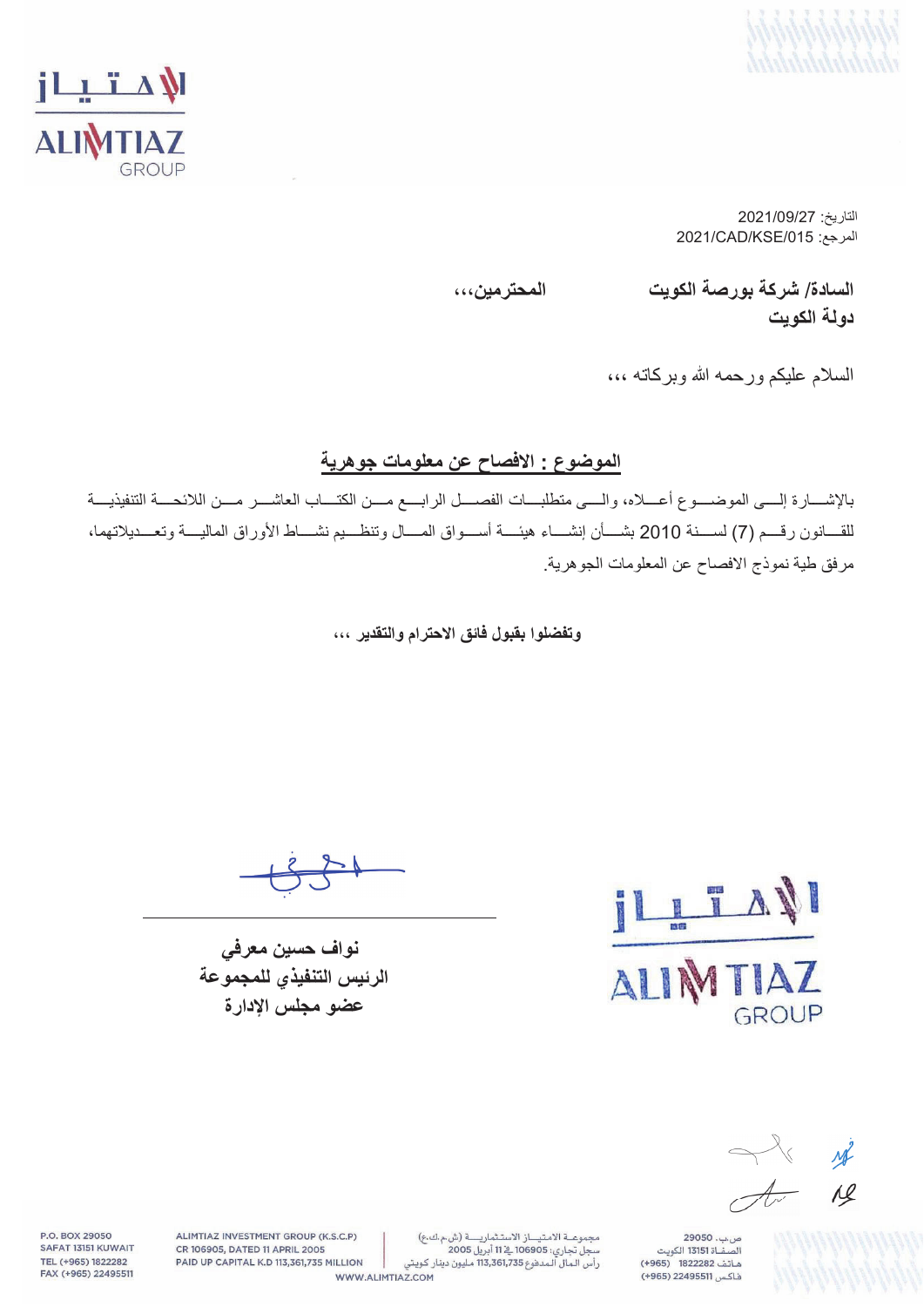



## نموذج الإفصاح عن المعلومات الجوهرية

| 2021/09/27                                                                                                                                                                                                             | التاريخ                                       |
|------------------------------------------------------------------------------------------------------------------------------------------------------------------------------------------------------------------------|-----------------------------------------------|
| شركة مجموعة الإمتياز الإستثمارية                                                                                                                                                                                       | إسم الشركة المدرجة                            |
| وردنا مـن احـدى الشـركات التابعــة لشركـة مجموعة الامتياز الاستثماريـة قيامـها ببيع أرض بقيمة<br>3.420 مليون دينار كويتي (ثلاثـة مليون وأربعمائـة وعشرون ألف دينار كويتي).                                             | المعلومة الجوهرية                             |
| ومن المتوقع أن تحقق الشركة التابعة صافـي ربـح بقيمة 470 ألف (أربعمائة وسبعون ألف دينار<br>كويتـي) علما بأن حصـة شركة مجموعة الإمتياز الإستثماريـة تبلغ 67.76%. وسيتم تسجيل الأرباح<br>خلال الربع الثالث من العام 2021. | أثر المعلومة الجوهرية<br>المركز المالي للشركة |

ILL TAN GROUP

نواف حسين معرفي الرئيس التنفيذي للمجموعة عضو مجلس الإدارة

 $M$  $\frac{1}{\sqrt{1-x^2}}$  $\overline{M}$ 

ص ب. 29050 .<br>الصفــاة 13151 الكويت هاتف 1822282 (+965) فاكس 22495511 (965+)

ALIMTIAZ INVESTMENT GROUP (K.S.C.P) CR 106905, DATED 11 APRIL 2005 PAID UP CAPITAL K.D 113,361,735 MILLION

P.O. BOX 29050

SAFAT 13151 KUWAIT

TEL (+965) 1822282

FAX (+965) 22495511

مجموعة الامتياز الاستثمارية (ش م ك ع) سبسوست - مسيسار - «<br>سجل تجاري: 106905 \_2 11 أبريل 2005<br>رأس الـمال الـمدفوع 113,361,735 مليون دينار كـويـتي

WWW.ALIMTIAZ.COM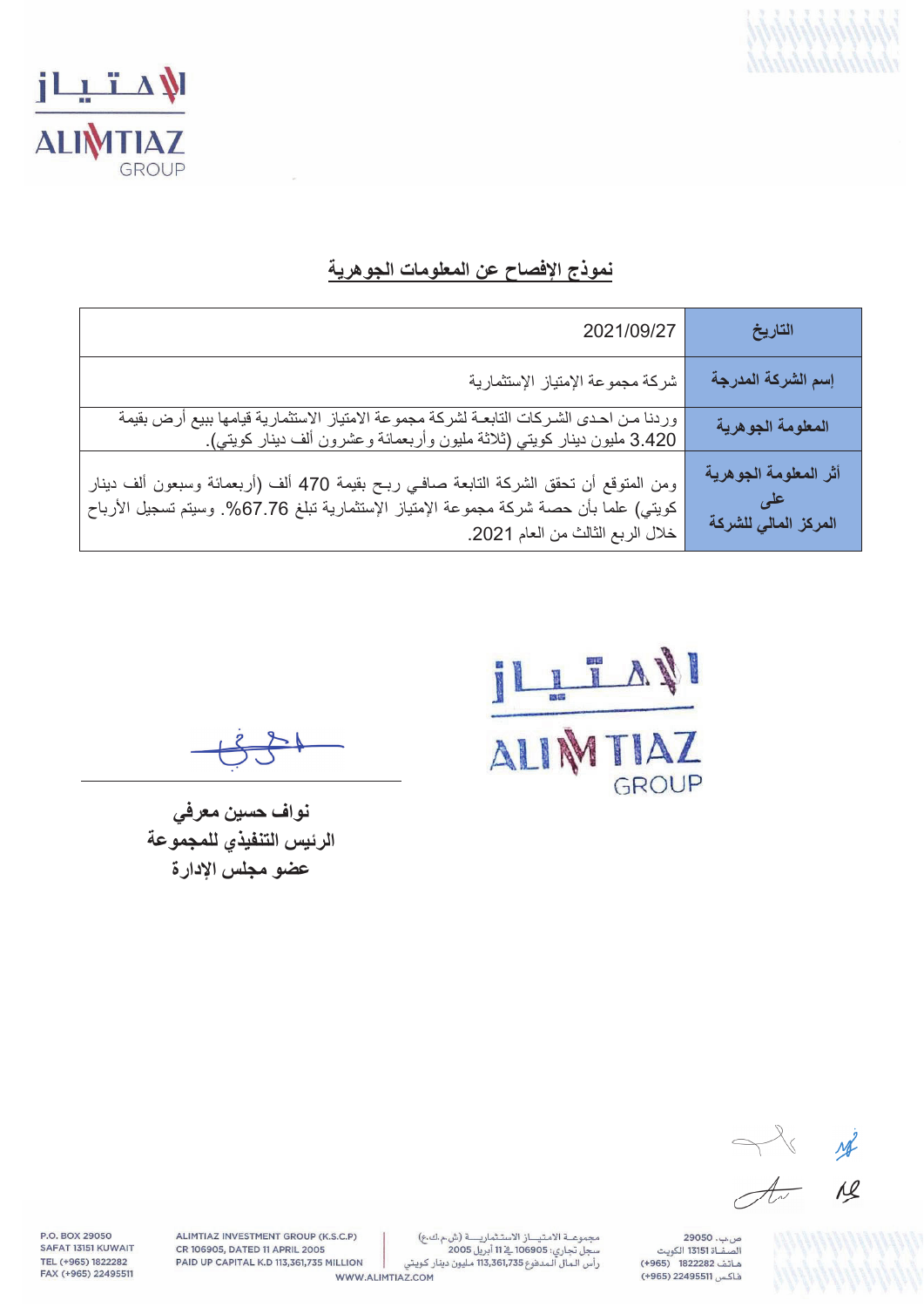



Date: 27/09/2021 Ref: 015/KSE/CAD/2021

### **Boursa Kuwait Company Kuwait**

## **Subject: Disclosure of Material Information**

With reference to the above subject, and the requirements of fourth chapter of Module Ten (Disclosure and Transparency) of the Executive bylaws of Law No 7 of 2010 regarding the establishment of the Capital Markets Authority and regulating securities activities and their amendments, find enclosed the Disclosure Form of Material Information.

Sincerely,

**Nawaf H Marafi Group Chief Executive Officer Board Member** 



 $\overline{M}$ 

P.O. BOX 29050 SAFAT 13151 KUWAIT TEL (+965) 1822282 FAX (+965) 22495511

ALIMTIAZ INVESTMENT GROUP (K.S.C.P) CR 106905, DATED 11 APRIL 2005 PAID UP CAPITAL K.D 113,361,735 MILLION

مجموعة الامتياز الاستثمارية (ش.م.ك.ع) سجل تجاري: 106905 في 11 أبريل 2005 رأس الـمال الـمدفوع 113,361,735 مـليون دينار كـويتي WWW.ALIMTIAZ.COM

ص ب. 29050 .<br>الصفــاة 13151 الكويت هاتف 1822282 (965+) فاكس 22495511 (965+)